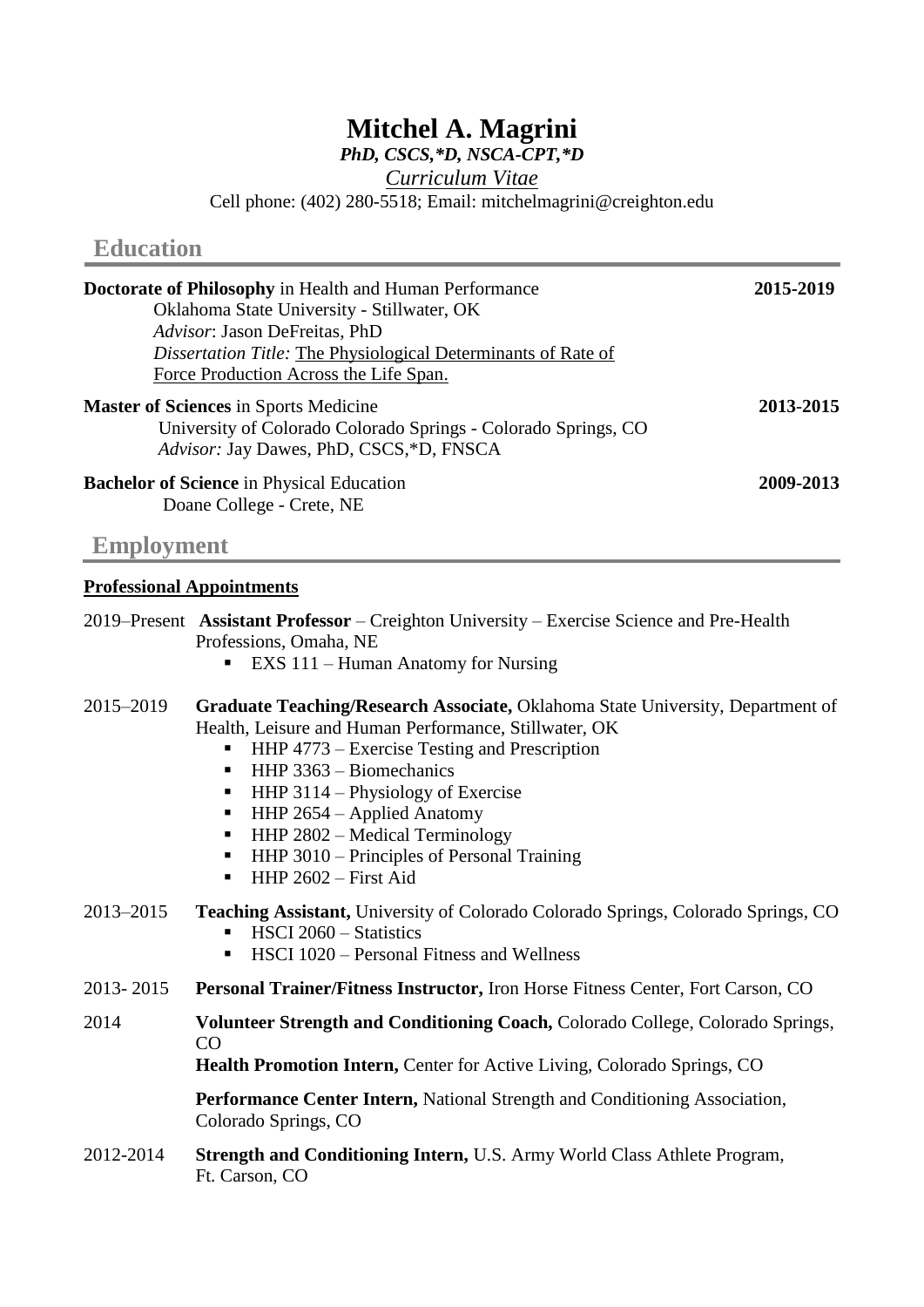# **Scholarship/Recognition/Awards**

- 2018 Oklahoma State University Application Center 'From Research to App Competition First Place – 2018
- College of Education, Health and Aviation Student Spotlight 2018
- Oklahoma State University Outstanding Graduate Research Assistant for the School of Kinesiology, Applied Health and Recreation in the College of Education, Health and Aviation – 2017-2018
- College of Education Aix B. Harrison Endowed Scholarship Recipient 2017
- NSCA Foundation Challenge Scholarship 2016
- Oklahoma State University Research Symposium Best in Poster, College of Education, Oklahoma State University - 2016

## **Funding**

## **External Funding – Total amount requested: \$7,460 Total amount Awarded: \$2,000**

| May 2018       | <b>Central States ACSM Student Research Grant</b><br>Project Title: The physiological determinants of explosive force production<br>capacity across the lifespan.<br><b>Role: Principal Investigator</b><br>Award Requested: \$1,500. Award Amount: \$1,000 - Funded                                                                     |
|----------------|------------------------------------------------------------------------------------------------------------------------------------------------------------------------------------------------------------------------------------------------------------------------------------------------------------------------------------------|
| January 2018   | <b>ACSM Foundation Doctoral Student Research Grant</b><br>Project Title: Neural and contractile determinants of explosive force<br>production capacity across the lifespan.<br><b>Role: Principal Investigator</b><br>Faculty Supervisor: Dr. Jason DeFreitas<br>Award Amount: \$4,960 - Not Funded                                      |
| October 2015   | <b>Stillwater Medical Center: Heart of the Community Wellness Grant</b><br>Project Title: Maximal strength, power output, and muscle activation across<br>the age span.<br>Principle Investigator/Faculty Supervisor: Dr. Jason DeFreitas (OSU)<br><b>Role: Study Coordinator/Student Investigator</b><br>Award Amount: \$1,000 - Funded |
|                | <u>Internal Funding - Total amount requested: \$6,200 Total amount Awarded: \$6,200</u>                                                                                                                                                                                                                                                  |
| Summer 2018    | <b>Oklahoma State University Graduate College's Robberson Summer</b><br><b>Dissertation Fellowship Grant</b><br>Project Title: Age-Related Changes in the Neural and contractile determinants<br>of explosive force production.<br>Principle Investigator: Mitchel Magrini<br>Award Amount: \$6,000 - Awarded                            |
| September 2016 | <b>Graduate and Professional Student Government Association Research</b><br><b>Materials Grant</b><br>Project Title: Sensory and motor function assessment across the age span.<br>Principle Investigator: Mitchel Magrini<br>Award Amount: \$200 - Awarded                                                                              |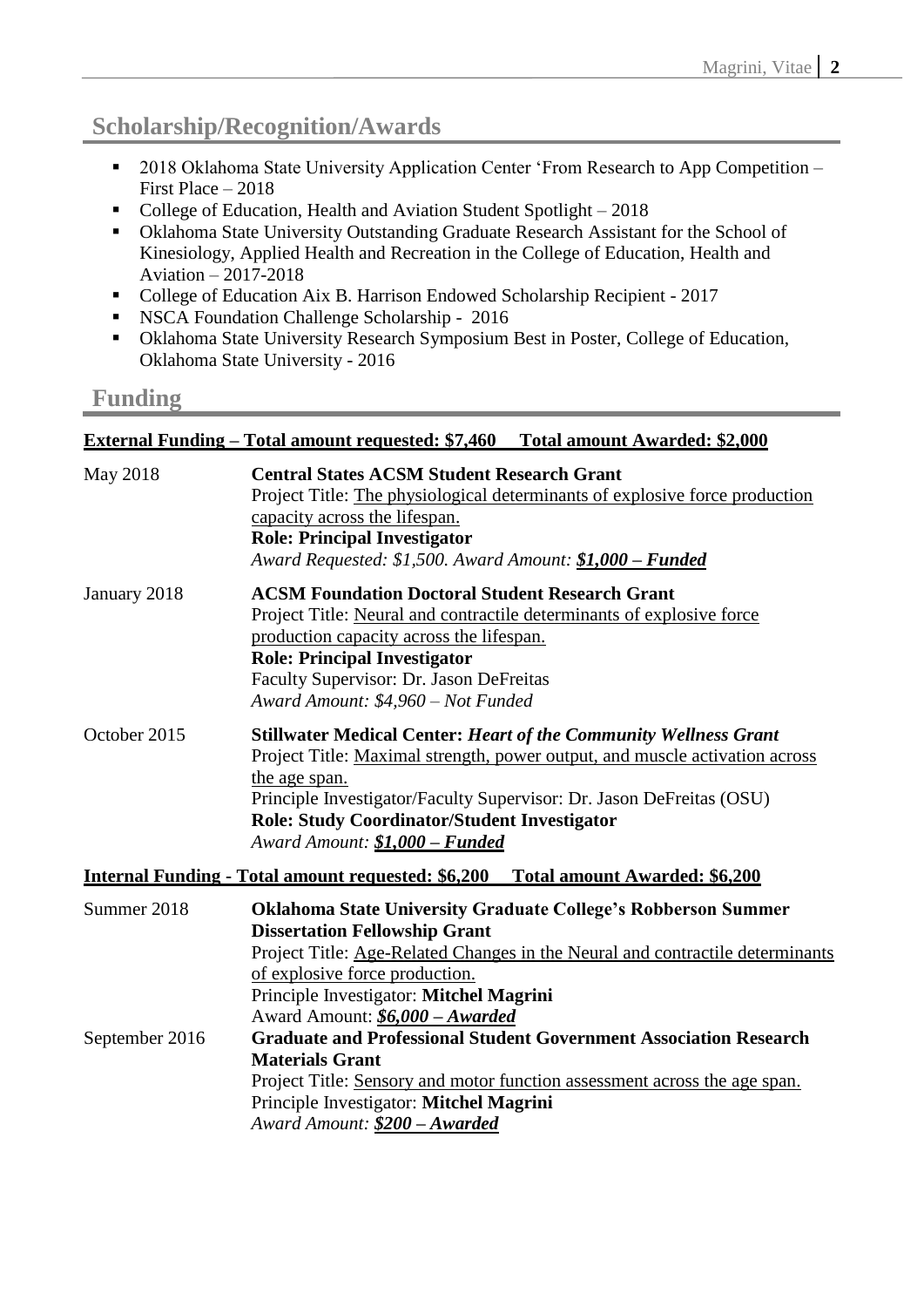## **Research**

### **Research Interests**

- Non-invasive assessment of neuromuscular function and physiology using peripheral nerve stimulation, voluntary strength and power testing, ultrasonography, surface electromyography and electromyographic signal decomposition, and mechanomyography.
- The effects of age on neuromuscular function.
- The effects of resistance training on neuromuscular function in a variety of populations.
- Identification and evaluation of variables with which to assess the impacts of age and disease on muscle function and functional ability.
- Fall Risk and Prevention
- Sensorimotor integration and function in healthy and diseased population across the age span

### **Articles in Refereed Scientific Journals**

#### **Published/Accepted:**

- 1. Tomko, P.M., Colquhoun, R.J., Banks, N.F., **Magrini, M.A.,** Muddle, T.W.D., Jenkins, N.D.M. (**2019**) Maximal contraction methods influence the magnitude and reliability of global electromyographic signal characteristics. *J Electro Kinesiology*, July, 2019.
- 2. Hester, G.M., **Magrini, M.A.,** Colquhoun, R.J., Barrera-Curiel, A., Estrada, C.A., Olmos, A., Bailly, A., Ha, Phuong, DeFreitas, J.M. **(2019)** Cross-education: Effects of age on rapid and maximal contractile characteristics. *Eur J Appl Physiol*. March, 2019.
- 3. Muddle, T.W.D., **Magrini, M.A.**, Colquhoun, R.J., Luera, M., Tomko, P.M., Jenkins, NDM. **(2018)** Impact of fatiguing, submaximal high- versus low- torque isometric exercise on acute muscle swelling and echo intensity in resistance-trained men. *J Strength Cond Res.* Accepted Nov 2018.
- 4. **Magrini, M.A.,** Dawes J.J., Elder C, Orr, R.M., Smith, D.B. **(2018)** Influence Of Compression Garments On Selected Physiological, Perceptual And Performance Measures While Traversing Extreme Terrain At Altitude. *Sports Exerc Med Open J*. 4(3): 83-89.
- 5. Colquhoun, R.J., Tomko, P.M., **Magrini, M.A.,** Muddle, T.W.D., Jenkins, NDM. **(2018)** The influence of input excitation on the inter-and intra-day reliability of the motor unit firing rate versus recruitment threshold relationship. *J Neurophysiol*. Accepted Oct, 2018**.**
- 6. Jenkins, N.M.D., Colquhoun, R.J., Tomko, P.M., Gradnigo, T., **Magrini, M.A.,** Muddle, T.W.D., Fleming, S., Ferrell, M.C., El-Sohemy, A. **(2018)** Genetic variant in the β2- Adrenergic Receptor (Arg16Gly) Influences Fat Free Mass, Muscle Strength, and Motor Unit Behavior in Young Men. *Exp Physiol*, Accepted Sept. 2018.
- 7. Moghaddam, M., Estrada, C.A., Muddle, T.W.D., **Magrini, M.A.**, Jenkins, N.M.D., Jacobson, B.H. **(2018)** Ultrashort versus short high-intensity interval training for anaerobic and aerobic performance. *J Strength Cond Res*. Accepted Sept. 2018.
- 8. Tomko, P.M., Colquhoun, R.J., **Magrini, M.A.**, Muddle, T.W.D., Jenkins, N.D.M. **(2018)**  Global electromyographic signal characteristics depend on maximal contraction method. *J Electromyogr Kinesiol*. 42: 111-116.
- 9. Tomko, P.M., Muddle, T.W.D., **Magrini, M.A.,** Colquhoun, R.J., Luera, M.J., Jenkins, N.D.M**.** (**2018**) Reliability and differences in quadriceps femoris muscle morphology using ultrasonography: The effects of body position and rest time. *Ultrasound*. 26(4): 214-221.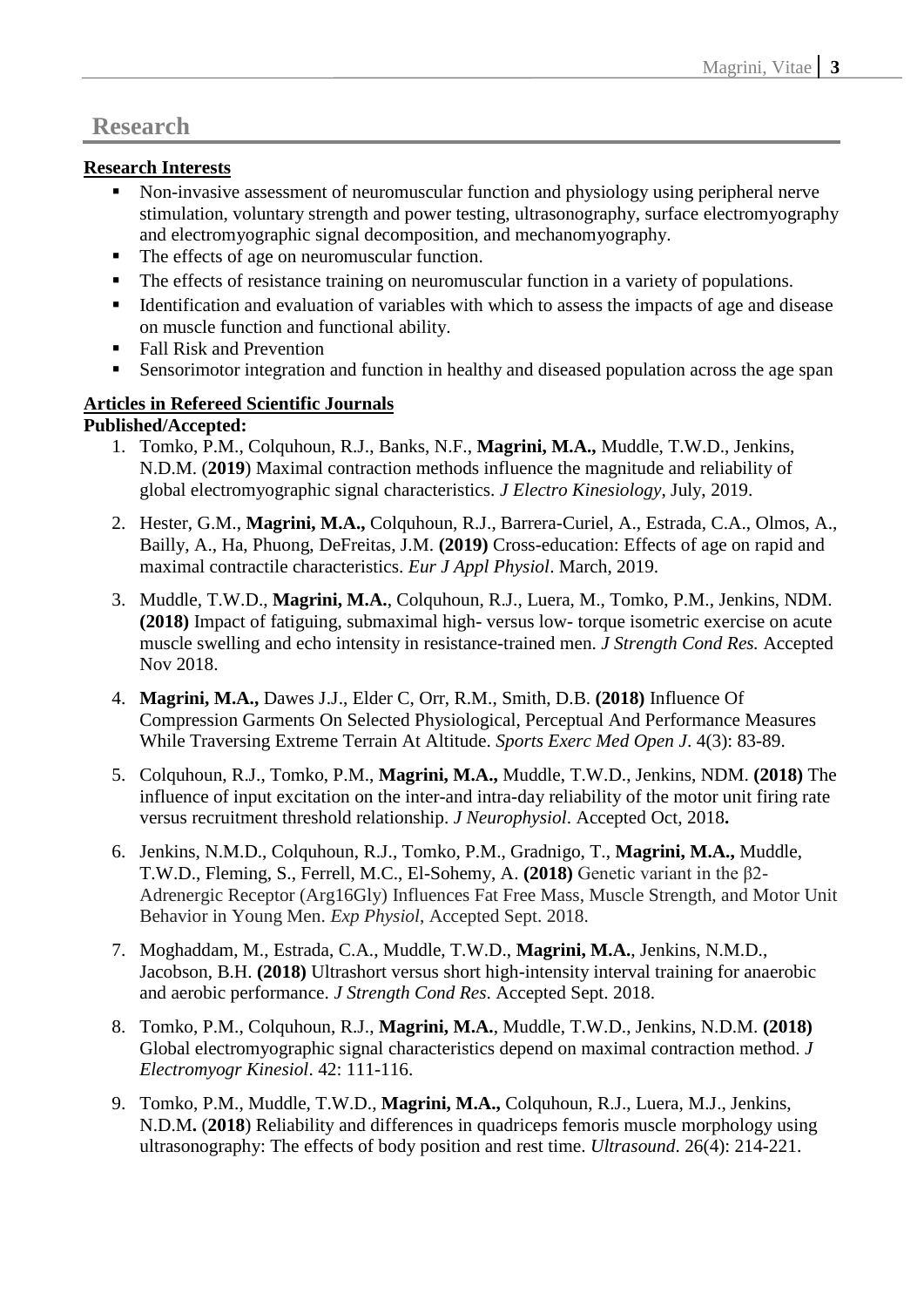- 10. Muddle T.W.D, Colquhoun R.J., **Magrini M.A.**, Luera M.J., DeFretias J.M., Jenkins N.D.M. (**2018**) Effects of fatiguing submaximal high- versus low-torque isometric exercise on motor unit recruitment and firing behavior. *Physiol Rep*. 6 (8): e13675
- 11. **Magrini, M.A.,** Thiele, R.M., Colquhoun, R.J., Barrera-Curiel, A., Blackstock, T.S., DeFreitas, J.M. (**2018**) The reactive limb drop: a simple and novel sensory-motor assessment to predict fall risk in older individuals. *J Neurophysiol*. 119: 1556-1561.
- 12. **Magrini, M.A.**, Colquhoun, R.J., Barrera-Curiel, A., Thiele, R.M., DeFreitas, J.M., Smith, D.B., Jenkins, N.D.M. (**2018**) Muscle size, strength, power, and echo intensity, but not specific tension, are affected by age in physically active adults. *Isokinet Exerc Sci*. 26 (2): 95- 103.
- 13. Luera, M.J., Muddle, T.W.D, Dowling, B, **Magrini, M.A.,** Colquhoun, R.J., Jenkins, NDM. (**2018**) Rotational kinematics may play an important role in minimizing elbow varus torques for professional versus high school pitchers. *Ortho J Sports Med.* 6 (3): 2325967118760780
- 14. Colquhoun, R.J., **Magrini, M.A**., Haun, C.T., Muddle, T.W.D., Tomko, P.M., Vann, C.G., Martin, J.S., Young, K.C., DeFreitas,J.M., Roberts, M.D., Jenkins, N.D.M. (**2018**) Muscle Phenotype Influences Motor Unit Behavior of the Vastus Lateralis during Maximal Isometric Contractions. *Physiol Rep*. 6 (5), e13636.
- 15. Hester, G.M., Pope, Z.K., **Magrini, M.A.,** Colquhoun, R.J., Curiel, A.B., Estrada, C.A., DeFreitas, J.M. (**2018**) Age does not attenuate maximal velocity adaptations in the ipsilateral and contralateral limbs during unilateral resistance training. *J Aging Phys Act*. (Accepted, Feb 2018)
- 16. **Magrini**, **M.A.**, Colquhoun, R.J., Sellers, J.H., Conchola, E.C., Hester, G.M., Thiele, R.M., Pope, Z.K., Smith, D.B. (**2017**) Can squat jump performance differentiate starters vs. nonstarters in division I female soccer players? *J Strength Cond Res*. 32 (8): 2348-2355.
- 17. **Magrini, M.A.**, Dawes, J.J, Spaniol, F, Roberts, A. (**2017**) Speed and Agility Training for baseball/softball*. Accepted* for publication in the *Strength Cond J*. 40:1, 68-74. (*Invited Manuscript*)
- 18. **Magrini, M.A.,** Colquhoun R.J., Dawes J.J., Smith D.B. (**2016**) Effects of a pre-workout energy drink on upper body muscular endurance. *Int J Exercise Sci*. 9: 5, Article 13.
- 19. Gillett, J.S., Dawes, J.J., Spaniol, F.J., Rhea, M.R., Rogowski, J.P., **Magrini, M.A.,** Simao, R., Bunker, D.J. (**2016**) A Description and Comparison of Cardiorespiratory Fitness Measures in Relation to Pitching Performance Among Professional Baseball Pitchers. *Sports*, *4*, 14.
- 20. **Magrini, M.A.**, Dawes J.J., Elder C., Kluge, M.A. (**2015**) Power training and functional performance in middle aged women: a pilot study. *Int J Exercise Sci.* 9: 3, Article 8.

#### **In Review:**

1. Hester, G.M., Colquhoun, R.J., **Magrini, M.A.,** Barerra-Curiel, A.,Estrada, C.A., Ha, P.L., Olmos, A.A., Bailly, A.R., DeFreitas, J.M. (**2019**) Short-term resistance training adaptations in maximal motor unit firing rates across the recruitment threshold in young and older males. Submitted to *GeroScience*, March 2019.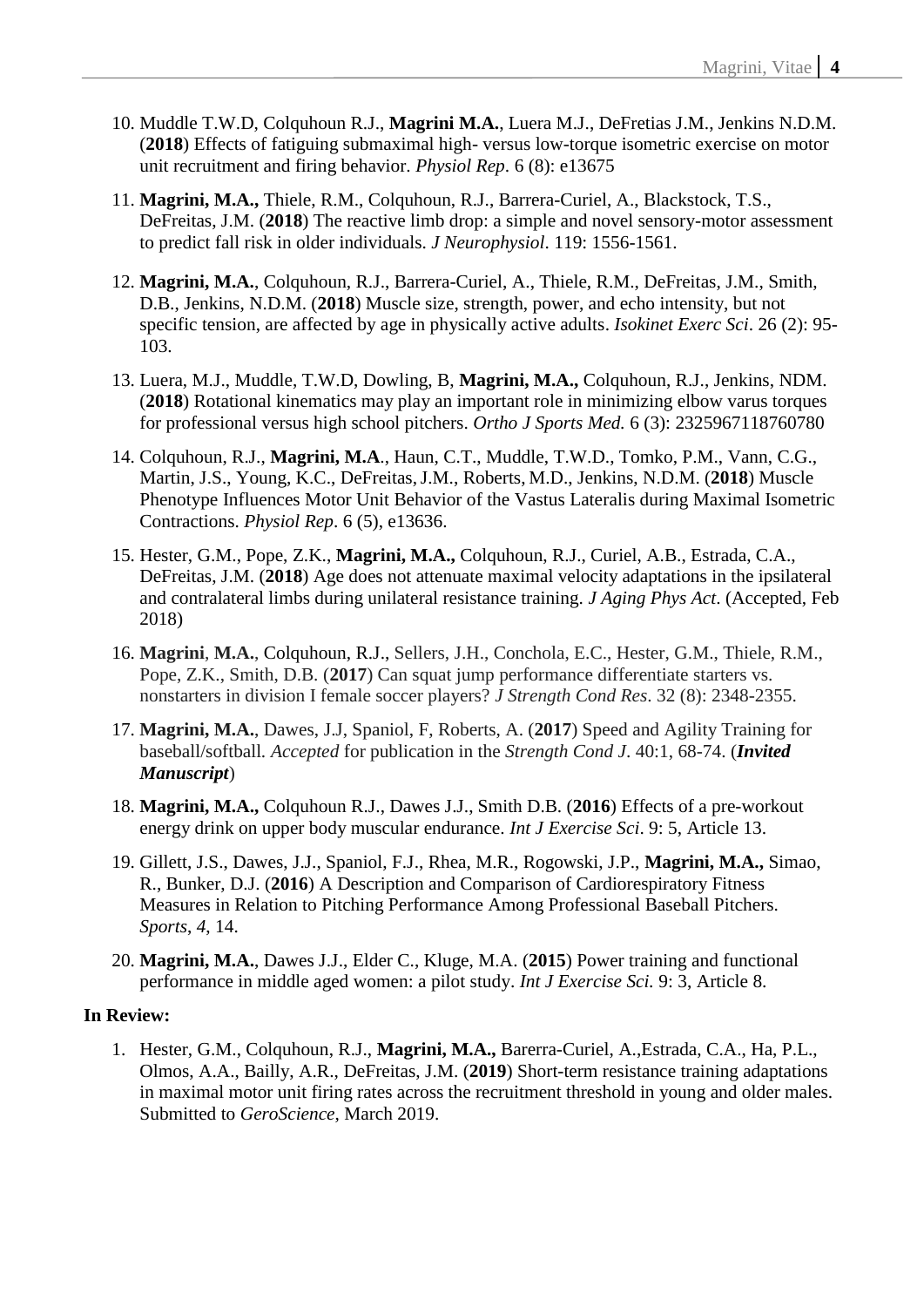- 2. Colquhoun, R.J., **Magrini, M.A.**, Haun, C.T., Muddle, T.W.D., Mackey, C.S., Luera, M.J., Martin, J.S., Young, K.C., Roberts, M.D., Jenkins, N.D.M., DeFreitas, J.M. **(2018)** A Skeletal Muscle Biopsy Alters Motor Unit Firing Behavior in the Vastus Lateralis. Submitted to *Scand J Med Sci Sports*, Oct 2018.
- 3. **Magrini, M.A.,** Barrera-Curiel, A., Colquhoun, R.J., Ferrell., M.C., Hernandez-Sarabia, J.S., Thiele, R.M., Jenkins, N.D.M., DeFreitas, J.M. **(2018)** Identifying the underlying physiological determinants of age differences in the reactive leg drop. Submitted to *Eur J Appl Physiol*, April, 2018.
- 4. Colquhoun, R.J., **Magrini, M.A.**, Tomko, P.M., Muddle. T.W.D., Jenkins, N.D.M. **(2018)** Neuromuscular Alterations in Collegiate Powerlifters during a Competition Period. Submitted to *Int J Sports Physiol Performance*, August 2018.

#### **Books and Book Chapters**

1. **Magrini, M.A.,** & Dawes, J. (2020) ACSM's Resources for the Personal Trainer, 6<sup>th</sup> Edition. (In Progress)

#### **National Abstract Presentations** \* = Undergraduate Mentee

- 1. Magrini, M.A., Colquhoun, R.J., Ferrell, M.C.<sup>\*</sup>, Fleming, S.R., Jenkins, N.D.M., DeFreitas, J.M. The effects of velocity and muscle size on knee extension mean power in younger and older men. Accepted for presentation at the 2019 NSCA National Conference, Washington, D.C.
- 2. Blackstock, T.S.<sup>\*</sup>, Magrini, M.A., Colquhoun, R.J., Ferrell, M.C.<sup>\*</sup>, Fleming, S.R., Jenkins, N.D.M., DeFreitas, J.M. Does age related loss of muscle size and motor units affect the speed of sensorimotor integration? A pilot study. Accepted for presentation at the 2019 NSCA National Conference, Washington, D.C.
- 3. Ferrell, M.C.\* , **Magrini, M.A.,** Colquhoun, R.J., Fleming, S.R., Jenkins, N.D.M., DeFreitas, J.M. Examination of rate of torque development, rate of activation, and muscle size in young and older men. Accepted for presentation at 2019 NSCA National Conference, Washington, D.C.
- 4. Fleming, S.R., Colquhoun, R.J., Tomko, P.M., Magrini, M.A., Banks, N.F., Ferrell, M.C.<sup>\*</sup>, Jenkins, N.D.M. Effects of Caffeine Supplementation on Maximal Strength is not Influenced by CYP1A2 Genotype*.* Accepted for presentation at 2019 NSCA National Conference, Washington, D.C.
- 5. Colquhoun, R.J., Tomko, P.T., Magrini, M.A., Fleming, S.R., Banks, N.F., Ferrell, M.C.<sup>\*</sup>, Jenkins, N.D.M. Acute Caffeine Supplementation Does Not Alter Motor Unit Behavior, Regardless of CYP1A2 Genotype. Accepted for presentation at 2019 NSCA National Conference, Washington, DC.
- 6. Muddle, T.W.D., Tomko, P.M., Colquhoun, R.J., **Magrini, M.A.,** Banks, N.F., Jenkins, N.D.M. Test-retest reliability of bioimpedance spectroscopy for the analysis of body composition in physically active males. Accepted for presentation at the 2019 ACSM Annual National Conference.
- 7. **Magrini, M.A.,** Colquhoun, R.J., Jenkins, N.D.M., DeFreitas, J.M. Neural and Contractile Determinants of Rate of Force Development: A Preliminary Analysis. Accepted for presentation at the 2019 ACSM annual National Conference.
- 8. Colquhoun, R.J., Tomko, P.M., Magrini, M.A., Fleming, S.R., Ferrell, M.C.<sup>\*</sup>, Banks, N.F., Gradnigo, T, Jenkins, N.D.M. Reliability of motor unit behavior during a maximal voluntary isometric contraction of the knee extensors. Accepted for presentation at the 2019 ACSM Annual National Conference.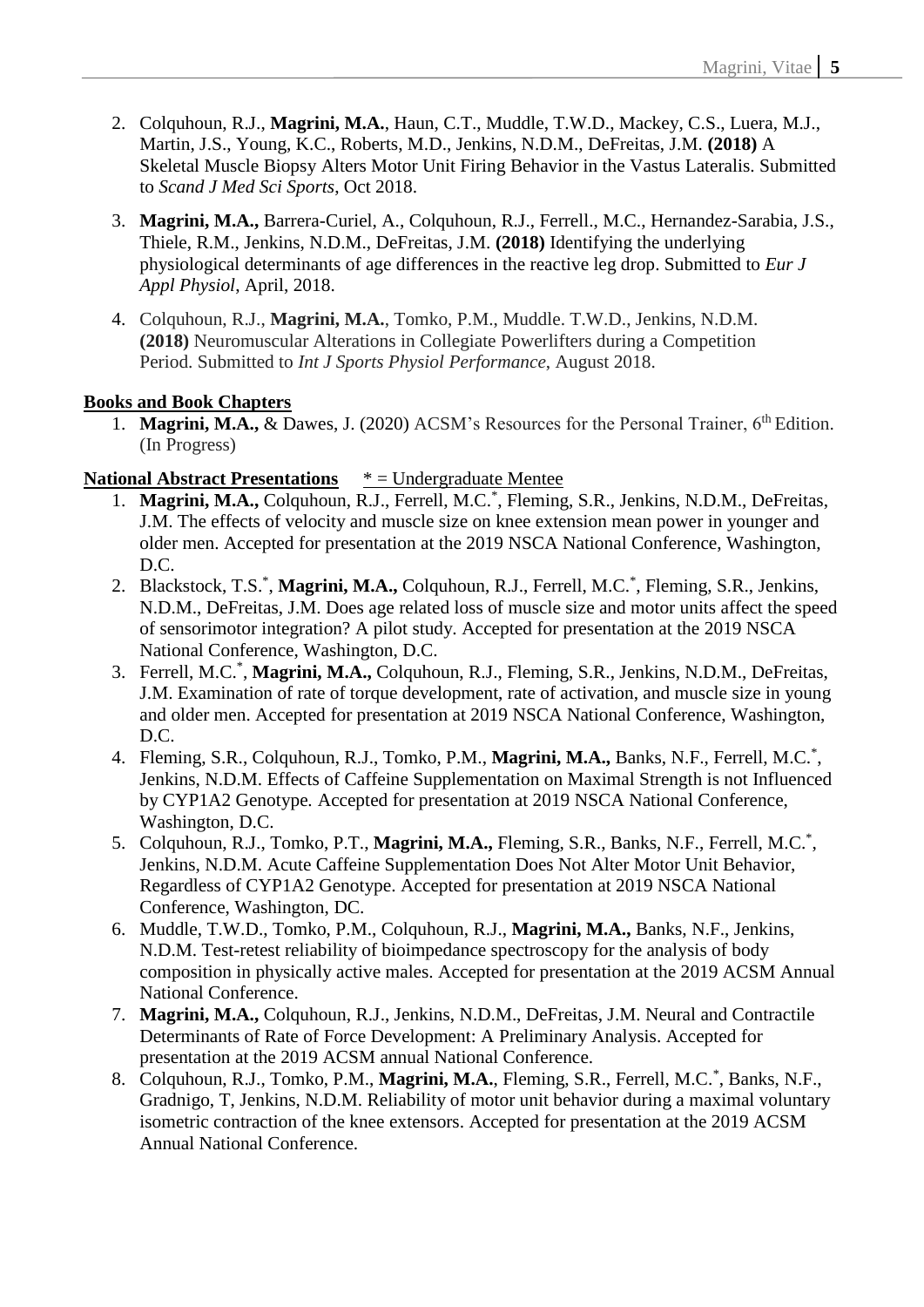- 9. Banks, N.F., Tomko, P.M., Colquhoun, R.J., Muddle, T.W.D., **Magrini, M.A.**, Emerson, S.R., Jenkins, N.D.M. ADORA2A, but not CYP1A2, Genotype Influences Caffeine's Effect on Glucose Responses to a Carbohydrate Feeding. Accepted for presentation at the 2019 ACSM Annual National Conference.
- 10. Olmos, A.A., Hester, G.M., Pope, Z.K., **Magrini, M.A.**, Colquhoun, R.J., Barrera-Curiel, A., Estrada, C.A., DeFreitas, J.M. Ipsilateral and Contralateral Rapid Torque Adaptations To Unilateral Resistance Training In Young and Older Males. Accepted for thematic poster presentation at the American College of Sports Medicine national conference. 2018.
- 11. Ha, P.L., Hester, G.M., Colquhoun, R.J., **Magrini, M.A.**, Pope, Z.K., Barrera-Curiel, A., Estrada, C.A., DeFreitas, J.M. Effects of Resistance Training On Maximum Motor Unit Firing Rates In Young And Older Males. Accepted for thematic poster presentation at the American College of Sports Medicine national conference. 2018
- 12. **Magrini, M.A.**, Barrera-Curiel, A, Colquhoun, R.J., Hernandez-Sarabia, J.A., Tomko, P.M., Jenkins, N.D.M., Thiele, R.M., DeFreitas, J.M. Age-related differences in isometric, dynamic and a stretch-shortening cycle electromechanical delay assessment. Accepted for presentation at the 2018 NSCA annual conference.
- 13. Magrini, M.A., Barrera-Curiel, A, Colquhoun, R.J., Ferrell, M.C.<sup>\*</sup>, Hernandez-Sarabia, J.A., Tomko, P.M., Jenkins, N.D.M., Thiele, R.M., DeFreitas, J.M. Torque producing muscular architectural characteristics do not account for any variance in the reactive leg drop performance. Accepted for presentation at the 2018 NSCA annual conference.
- 14. Colquhoun, R.J., Tomko, P.M., **Magrini, M.A.**, Fleming, S., Ferrell, M.C., Gradnigo, T., Muddle, T.W.D., Jenkins, N.D.M. Examination of the responder/non-responder response in maximal torque production following acute caffeine ingestion. Accepted for presentation at the 2018 NSCA annual conference.
- 15. Colquhoun, R.J., **Magrini, M.A.**, Haun, C.T., Muddle, T.W.D., Tomko, P.M., Luera, M.J., Mackey, C.S., Vann, C.G., Martin, J.S., Young, K.C., DeFreitas, J.M., Roberts, M.R., Jenkins, N.D.M. Relationships between Motor Unit Behavior during Maximal Effort Contractions and Skeletal Muscle Phenotype*.* Accepted for presentation at the 2018 ACSM Annual conference.
- 16. Barrera-Curiel, A., **Magrini, M.A.**, Thiele, R.M., Hernandez-Sarabia, J.A., Ryan J. Colquhoun, Tomko, P.M., Jenkins, N.D.M., DeFreitas, J.M. Antagonist coactivation during a reactive leg drop in young and older adults. Accepted for presentation at the 2018 ACSM National Conference.
- 17. **Magrini, M.A.**, Barrera-Curiel, A., Thiele, R.M., Hernandez-Sarabia, J.A., Colquhoun, R.J., Tomko, P.M., Jenkins, N.D.M., DeFrietas, J.M. Both slower sensory response time and electromechanical delay explain age-related differences in the reactive leg drop. Accepted for presentation at the 2018 ACSM National Conference.
- 18. Moghaddam, M., Muddle, T.W.D., Estrada, C.A., **Magrini, M.A.**, Jenkins, N.D.M., Jacobson, B.H. Comparison of ultrashort versus short high intensity interval training for body composition, anaerobic, and aerobic performance. Accepted for presentation at the 2018 ACSM National Conference. Minneapolis, MN.
- 19. Hernandez Sarabia J.A., Barrerra-Curiel A., Pope Z.K., Colquhoun R.J., **Magrini M.A.**, and J.M. DeFreitas. Estimating the proprioceptive contribution to balance: validation with measures of stretch reflex function. Accepted for presentation at Neuroscience 2017 - Annual Meeting for the Society for Neuroscience (SfN).
- 20. Magrini, M.A., Thiele, R.M., Colquhoun, R.J., Barrera-Curiel, A., Blackstock, T.S.\*, DeFreitas, J.M. The reactive leg drop: A simple and novel sensory-motor assessment to predict fall risk in older individuals. Accepted for 2017 NSCA National Conference.
- 21. Colquhoun, R.J., **Magrini, M.A.**, Estrada, C.A., Hernandez Sarabia, J.A., Muddle, T.W.D., Jenkins, N.D.M., DeFreitas, J.M. Changes in motor unit action potential morphology from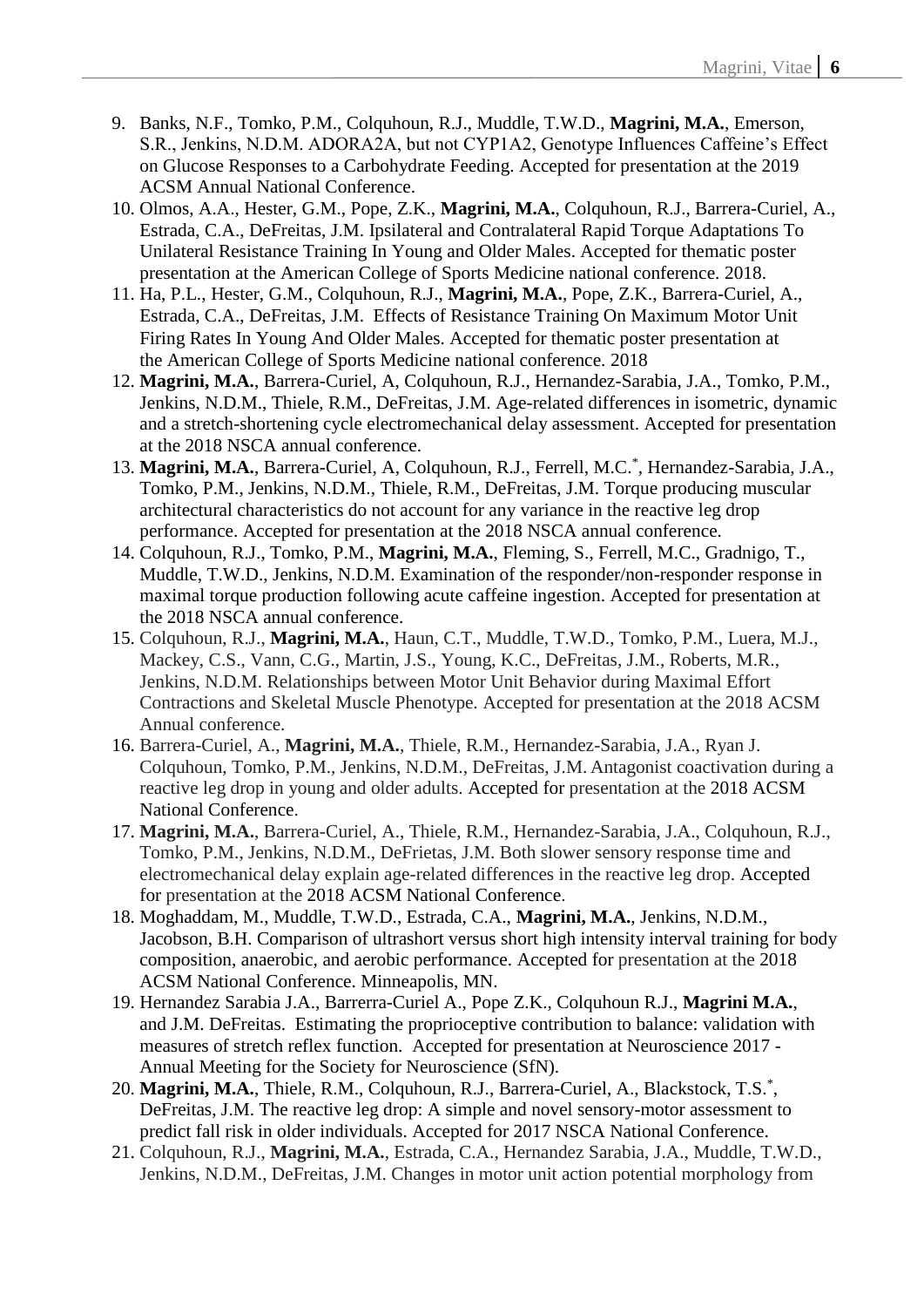high- and low-load resistance exercise to failure. Accepted for 2017 NSCA National Conference.

- 22. Muddle T.W.D., **Magrini M.A.**, Colquhoun R.J., Luera M.J., Jenkins N.D.M. Effects of fatiguing high-vs. low-force isometric contractions on acute muscle swelling and echo intensity. Accepted for 2017 NSCA National Conference.
- 23. Muddle T.W.D., **Magrini M.A.**, Colquhoun R.J., Luera M.J., Jenkins N.D.M. Effects of fatiguing high- vs. low-force isometric contractions on motor unit recruitment and firing behavior. Accepted for 2017 NSCA National Conference.
- 24. Hester, G.M., Pope, Z.K., **Magrini, M.A.**, Colquhoun, R.J., Barrera-Curiel, A., Estrada, C.A., DeFreitas, J.M. Age does not attenuate cross education during resistance training. Accepted for 2017 NSCA National Conference.
- 25. **Magrini**, **M.A.**, Colquhoun, R.J., Barrera-Curiel, A., Thiele, R.M., Muddle, T.D.W., Smith, D.B., Jenkins, N.D.M. (2017) Relationships Among and Differences between Muscle Quality and Functional Performance in Younger and Older Women. Medicine & Science in Sports & Exercise. 49 (5): S38.
- 26. Luera, M.J., **Magrini**, M.A., Muddle, T.W.D., Colquhoun, R.J., DeFreitas, J.M., Dowling, B., Jenkins, N.D.M. (2017) Professional Pitchers Achieve Higher Fastball Velocities But Lower Varus Elbow Torque Than High School Pitchers. Medicine & Science in Sport & Exercise. 49 (5): S551.
- 27. Mackey, C.M., Thiele, R.M., **Magrini, M.A.**, DeFreitas, J.M. Relationship between estimated muscle fiber type and peak velocity for the upper and lower extremity. Medicine & Science in Sports & Exercise. 49 (5S): 801-802.
- 28. Colquhoun, R.J., Haun, C.T., Mumford, P.W., Roberson, P.A., Pascoe, D.D., Feeny, M.P., Young, K.C., Martin, J.S., Roberts, M.D., Muddle, T.W.D., Riffe, J.J., Luera, M.J., **Magrini, M.A.,** Mackey, C.S., Stock, M.S., Jenkins, N.D.M., DeFreitas, J.M. (2017) The effects of a muscle biopsy on motor unit firing properties. Medicine and Science and Sports and Exercise. 49 (5): S459.
- 29. Estrada, C.A., Colquhoun, R.J., **Magrini, M.A.**, Speer, A.G., Jacobson, B.H., DeFreitas, J.M. Intra-and Inter-Set Velocity Characteristics During High- and Low-Load Resistance Training to Failure. Accepted for 2017 ACSM conference.
- 30. Sellers, J.H., Monaghan, T.M., Schnaiter-Brasche, J.A., Miller, M.M., **Magrini, M.A.**, & Jacobson, B.H. (2017) Efficacy of Normobaric Intermittent Hypoxic Training to Improve VO2peak During Acute Hypobaric Hypoxia Exposure. Medicine & Science in Sports & exercise. 49: 246.
- 31. Muddle T.W.D., **Magrini M.A.**, Colquhoun, R.J., Thiele, R.M., Jenkins N.D.M. (2017) Comparison of quadriceps femoris muscle morphology using ultrasonography during two different body positions. Medicine & Science in Sport & Exercise. 49 (5): S350.
- 32. Olmos, A.A., Hester, D.M., Pope, Z.K., Colquhoun, R.J., **Magrini**, **M.A.**, Barrera-Curiel, A., Estrada, C.A., DeFreitas, J.M. Maximal Velocity Adaptations During Unilateral Resistance Training in Older Adults. Medicine & Science in Sports & Exercise. 49: 129-130.
- 33. **Magrini**, **M.A.**, Thiele, R.M., Palmer, T.B., Smith, D.B. Effects of neuromuscular fatigue on maximal velocity of the shoulder internal rotators. Accepted for thematic poster presentation at the 2016 NSCA National Conference.
- 34. **Magrini**, M.A., Hester, G.M., Pope, Z.K., Colquhoun, R.J., Benik, F.M., DeFreitas, J.M. Rapid velocity and muscle activation characteristics of the knee extensors in young and old males. Accepted for presentation at the 2016 NSCA National Conference.
- 35. Mackey, C.S., **Magrini, M.A.,** Thiele, R.M., DeFreitas, J.M. An examination of wrist flexor fatigue following a neutral-grip elbow flexor/extensor exercise protocol. Accepted for thematic poster presentation at the 2016 NSCA National Conference.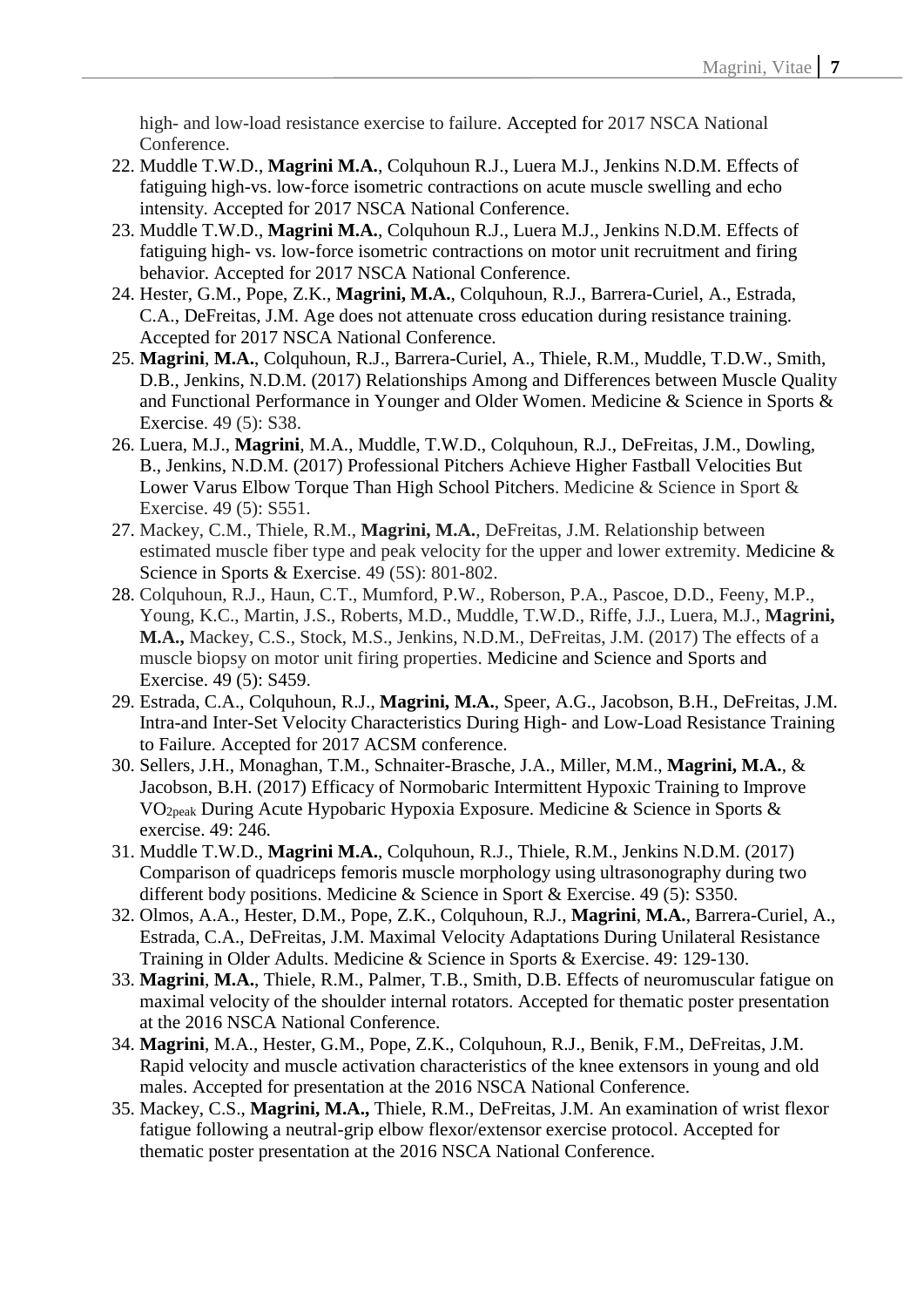36. Colquhoun, R.J., Hester, G.M., Pope, Z.K., **Magrini**, **M.A.**, Benik, F.M., DeFreitas, J.M. Short-term adaptations of early- and late-phase strength characteristics during 4 weeks of strength training. Accepted for presentation at the 2016 NSCA National Conference.

#### **Regional Abstract Presentations**

- 1. **Magrini, M.A.** The Physiological Determinants of Rate of Force Production Across the Life Span. Accepted for oral presentation at the Central States American College of Sports Medicine 2018 annual conference. October, 2018.
- 2. Muddle, T.W.D., Tomko, P.M., Colquhoun, R.J., **Magrini, M.A.**, Banks, N.F., Jenkins, N.D.M. Test-retest reliability of bioimpedance spectroscopy for the analysis of body composition in physically active males. Submitted for poster presentation at the Central States American College of Sports Medicine 2018 annual conference. October 2018.
- 3. Moghaddam, M., Etrada, C.A., Muddle, T.W.D., **Magrini, M.A.**, Jenkins, N.D.M., Jacobson, B.H. Similar adaptations following two high intensity interval training configurations: 10s:5s Versus 20s:10s work to rest ratio. Submitted for poster presentation at the Central States American College of Sports Medicine 2018 annual conference. October, 2018.
- 4. Olmos, A.A., Hester, G.M., Pope, Z.K., **Magrini, M.A.**, Colquhoun, R.J., Barrera-Curiel, A., Estrada, C.A., DeFreitas, J.M. Effects of short-term resistance training on maximal and rapid torque characteristics in older males. Accepted for poster presentation at the 2018 American College of Sports Medicine Southeast chapter regional conference.
- 5. Ha, L.P., Hester, G.M., Pope, Z.K., Colquhoun, R.J., **Magrini, M.A.**, Barrera-Curiel, A., Estrada, C.A., DeFreitas, J.M. Effects of short-term resistance training on motor unit-specific properties in older males. Accepted for poster presentation at the 2018 American College of Sports Medicine Southeast chapter regional conference.
- 6. Olmos, A.A., Hester, G.M., Pope, Z.K., Colquhoun, R.J., **Magrini**, **M.A.**, Barrera- Curiel, A., Estrada, C.A., DeFreitas, J.M. Maximal Velocity Adaptations During Unilateral Resistance Training In Older Adults. Submitted to the 2017 Southeast ACSM conference.
- 7. **Magrini, M.A.**, Schnaiter, J.A., Thiele, R.M., & Smith, D.G. Acute time course recovery of peak power after a hypertrophic bout of back squats in anaerobically trained females. Accepted for presentation at the 2015 ACSM Central States Regional Chapter Conference*.*
- 8. Schnaiter, J.A., Thiele, R.M., **Magrini, M.A.**, & Smith, D.G. Effects of an Explosive Back Squat Exercise on Maximal Power Output during Vertical Jump Assessments. Accepted for presentation at the ACSM Central States Regional Chapter Conference.

#### **Local Abstract Presentations**

1. **Magrini M.A.**, Dawes J. Jay., Elder C., Kluge M.A., Smith D.B. Effect of a six week power training program on functional performance in middle aged women. Accepted for presentation at the Oklahoma State University Research Symposium, Stillwater, OK, February 15-16, 2016.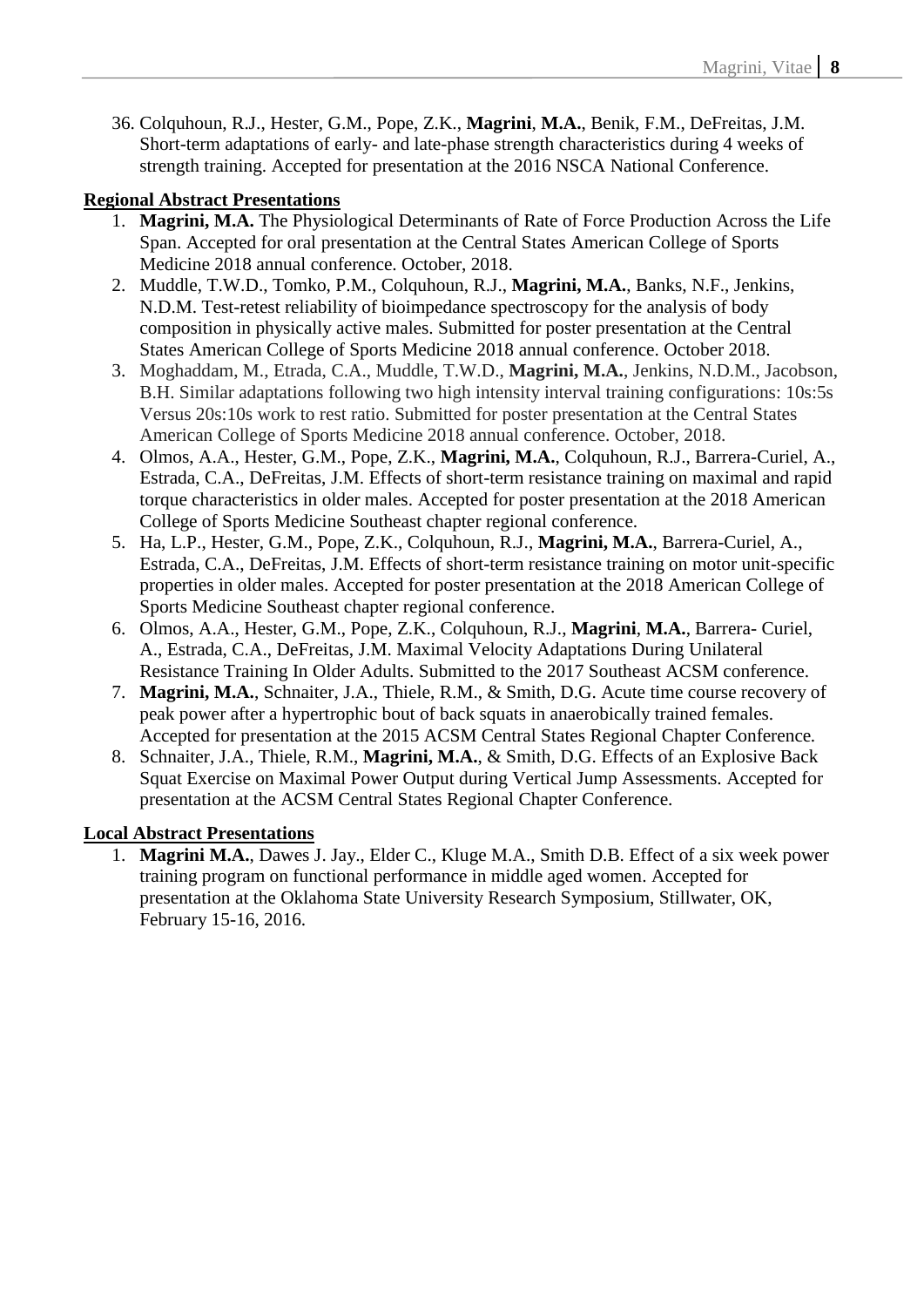## **Service**

### **Undergraduate Mentorship**

- Matt Ferrell Undergraduate Major: BioChem Oklahoma State University 2017-Present
- Taryn Blackstock Undergraduate Major: Exercise Science Oklahoma State University 2016-Present
- Genevieve Humphrey Undergraduate Major: Exercise Science Oklahoma State University 2015-2017

### **University Service**

- Search Committee Student Member. Assistant Professor. School of Kinesiology, Applied Health, and Recreation, Oklahoma State University. Fall 2019.
- Scholar Development Symposium Presentation Judge, Oklahoma State University 2016

### **Professional Service**

- NSCA Research Consortium Member 2016-present
- NSCA National Conference Research Poster Judge 2018-2019
- ACSM Aging Special Interest Group member 2018
- ACSM Non-Invasive Investigation of the Neuromuscular System Special Interest Group 2018
- **•** Spanish Cove Health Fair  $-2017$
- **•** President of the Board HSP Performance LLC 2017-present

### **Faculty Development**

**•** Creighton Connect Training  $-8/2019$ 

### **External Reviewer**

- Journal of Neural Engineering
- Physiological Measurements
- Journal of Strength and Conditioning Research
- Strength and Conditioning Journal
- International Journal of Exercise Science
- National Strength and Conditioning Association Website Education Content
- Biology of Sport

# **Certifications & Professional Memberships**

#### **Certifications**

- National Strength and Conditioning Association Certified Strength and Conditioning Specialist, Recertified with Distinction (CSCS,\*D), 2013-Present
- National Strength and Conditioning Association Certified Personal Trainer, Recertified with Distinction (NSCA-CPT, \*D), 2013-Present
- Adult and Pediatric First Aid/CPR/AED Instructor American Red Cross 2016-Present

### **Current Professional Memberships**

- American Geriatrics Society 2018-Present
- National Strength and Conditioning Assoc. 2015-Present
- American College of Sports Medicine 2015-Present
- Student member of the Central States Chapter of the American College of Sports Medicine 2015-Present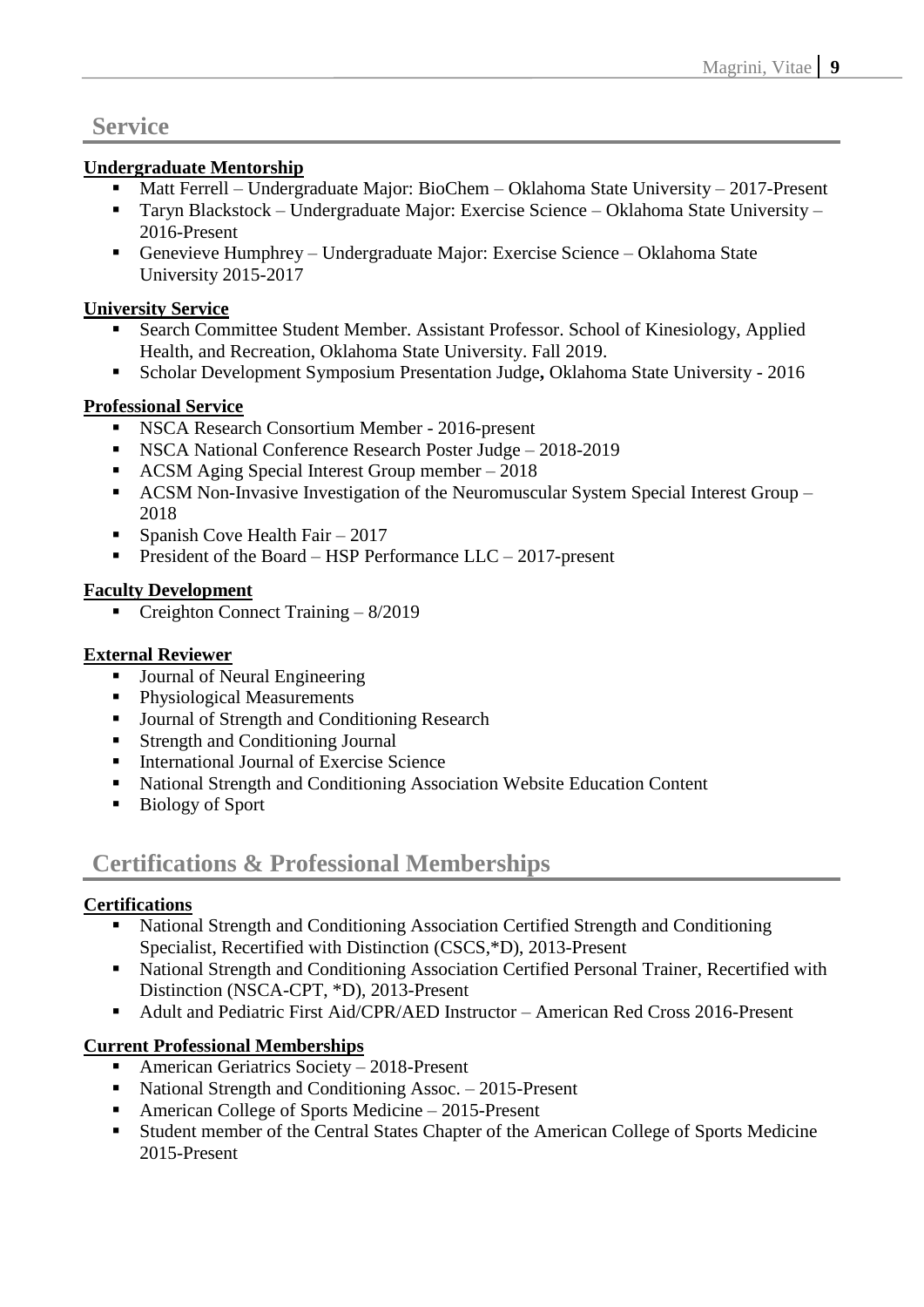# **Laboratory and Computer Skills**

- Biodex System 3, 4 Dynamometry
- Surface Electromyography (sEMG)
- Musculoskeletal Ultrasonography Assessment, GE Logiq S8
- Power testing: Tendo Weightlifting Analyzer Unit, Jump Mat, Gymaware linear transducer
- **•** Delsys EMGworks
- **LabView**
- Biopac Signal Processing
- AcqKnowledge
- Adobe Photoshop
- Image J
- Movement Dynamics Athlete Development assessment
- Endnote
- SPSS
- Canvas
- Blackboard
- Desire2Learn
- **Example 1** Brightspace
- MS PowerPoint, Word, Excel